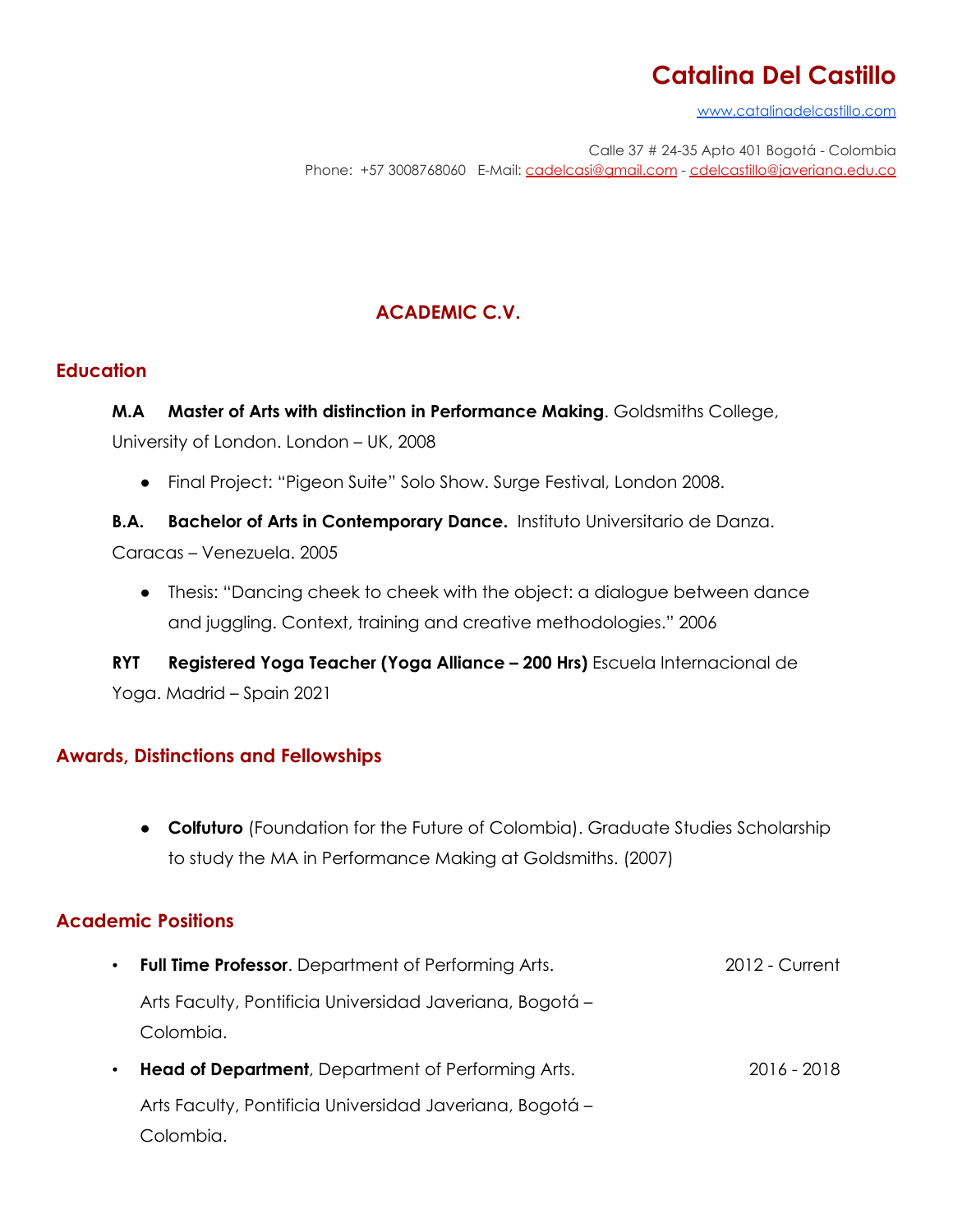Page 2

| • Lecturer. National Center for Circus Arts. London - UK       | 2008        |
|----------------------------------------------------------------|-------------|
| • Lecturer. Arts Faculty ASAB, Universidad Distrital Francisco | 2006 - 2007 |
| José de Caldas.                                                |             |

#### **Teaching/ Professional Experience**

- **● Lecturer / Performing Arts Degree. Department of Performing Arts. Pontifical Javeriana University. Bogotá - Colombia. 2012 - Current.**
	- Circus Techniques. Practical training for performers (juggling) articulated with methodological and contextual analysis. Terms: 2021-01, 2020-01, 2019-03, 2017-03
	- Somatic Techniques. Embodiment of somatic principles through the practice and study of Hatha Yoga. Terms: 2021-01, 2020-03, 2020-01
	- Small Format Ensemble Creative ensemble focused on the development of teamwork skills in the process of devising and performing a small format event. Terms: 2020-03, 2016-02
	- Somatic Vision Theoretical class that aims to develop analytical skills through the study of the context and theory of Somatics. Term: 2020-03
	- Circus Ensemble Creative ensemble focused on the development of teamwork skills in the process of devising and performing a circus show. Terms: 2018-03, 2015-01
	- Dance Ensemble: Creative ensemble focused on the development of teamwork skills in the process of devising and performing a dance piece. Term: 2017-03
	- Interdisciplinary Ensemble Creative ensemble focused on the development of teamwork skills in the process of devising and performing a show with artists from different fields (music, visual arts, literature, design). Term: 2017-01
	- Small Format Context Theoretical class that aims to develop analytical skills through the study of the context and theory of small format performances. Terms: 2019-03, 2016-03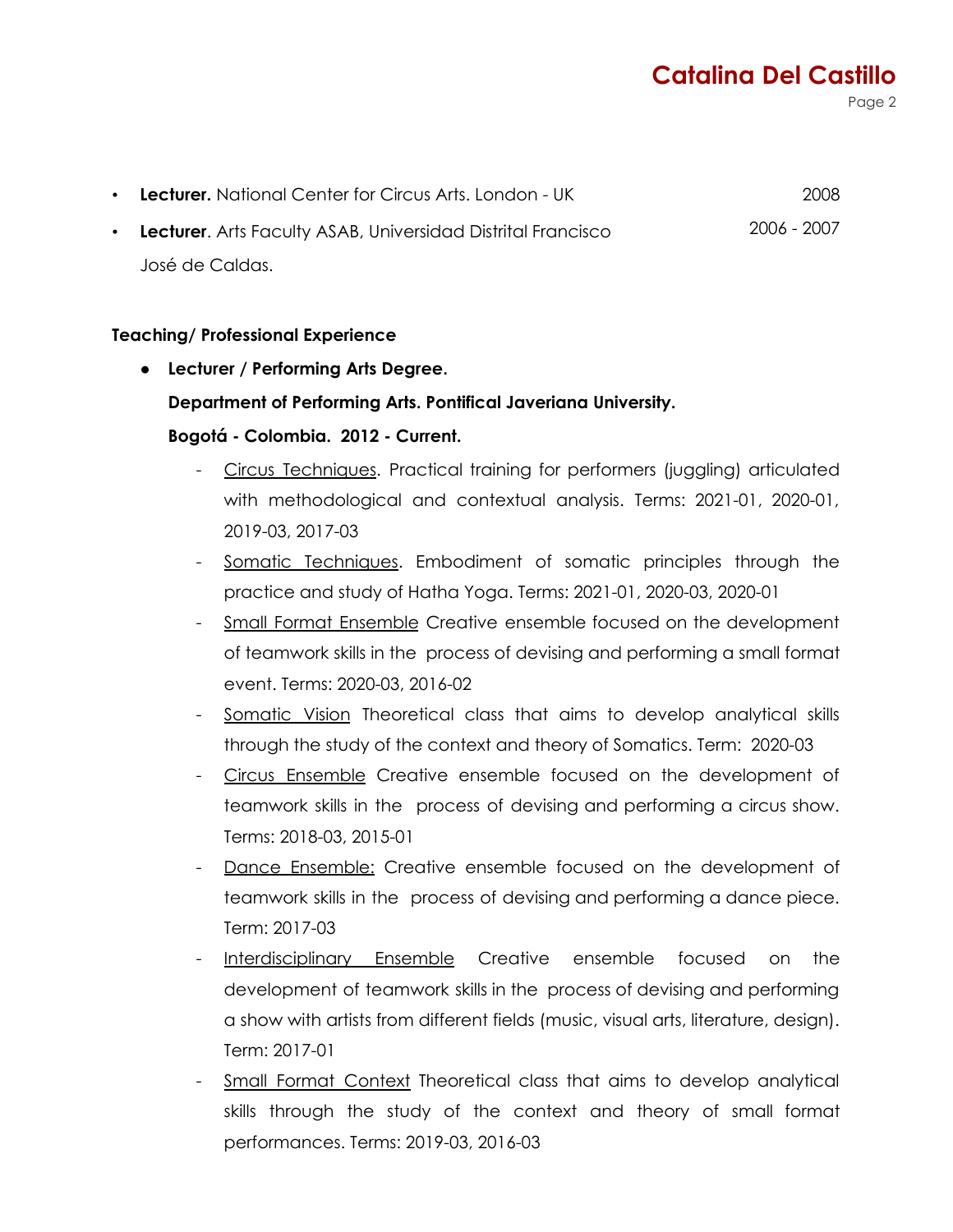- Circus Context Theoretical class that aims to develop analytical skills through the study of the context and theory of circus arts. Terms: 2019-01, 2016-01
- Laboratory of object dramaturgy Practice based research class aimed to offer a laboratory context where students develop their own work. In this class students develop their own voice as creative researchers. Terms: 2016-03, 2016-01
- Contemporary Dance Techniques Practical training for performers (Dance) articulated with methodological and contextual analysis. Terms: 2018-01, 2017-03
- Acting Principles. Basic actor training for the first semester students of the Performing Arts Degree. Terms: 2017-01, 2016-01, 2015-03, 2015-01, 2014-03, 2014-01 2013-03
- Dance Principles. Basic dance training for the first semester students of the Performing Arts Degree. Terms: 2014-01, 2013-03, 2013-02, 2012-01
- **Visiting Lecturer / MA Performance Making.**

## **Department of Performing Arts. Goldsmiths College - University of London.**

**London - UK.**

- Physical Comedy Residency. Intensive workshop, practical and methodological study of physical comedy. Spring Term 2018
- Small Format Residency. Intensive workshop, practical and methodological study of somatic perspectives to devise a small format piece. Spring Term 2017
- **Lecturer / BA in Circus Arts. National Center for Circus Arts. London - UK.**
	- **-** Movement for Jugglers. Practical training for jugglers to develop movement and choreographic skills. Autumn term 2008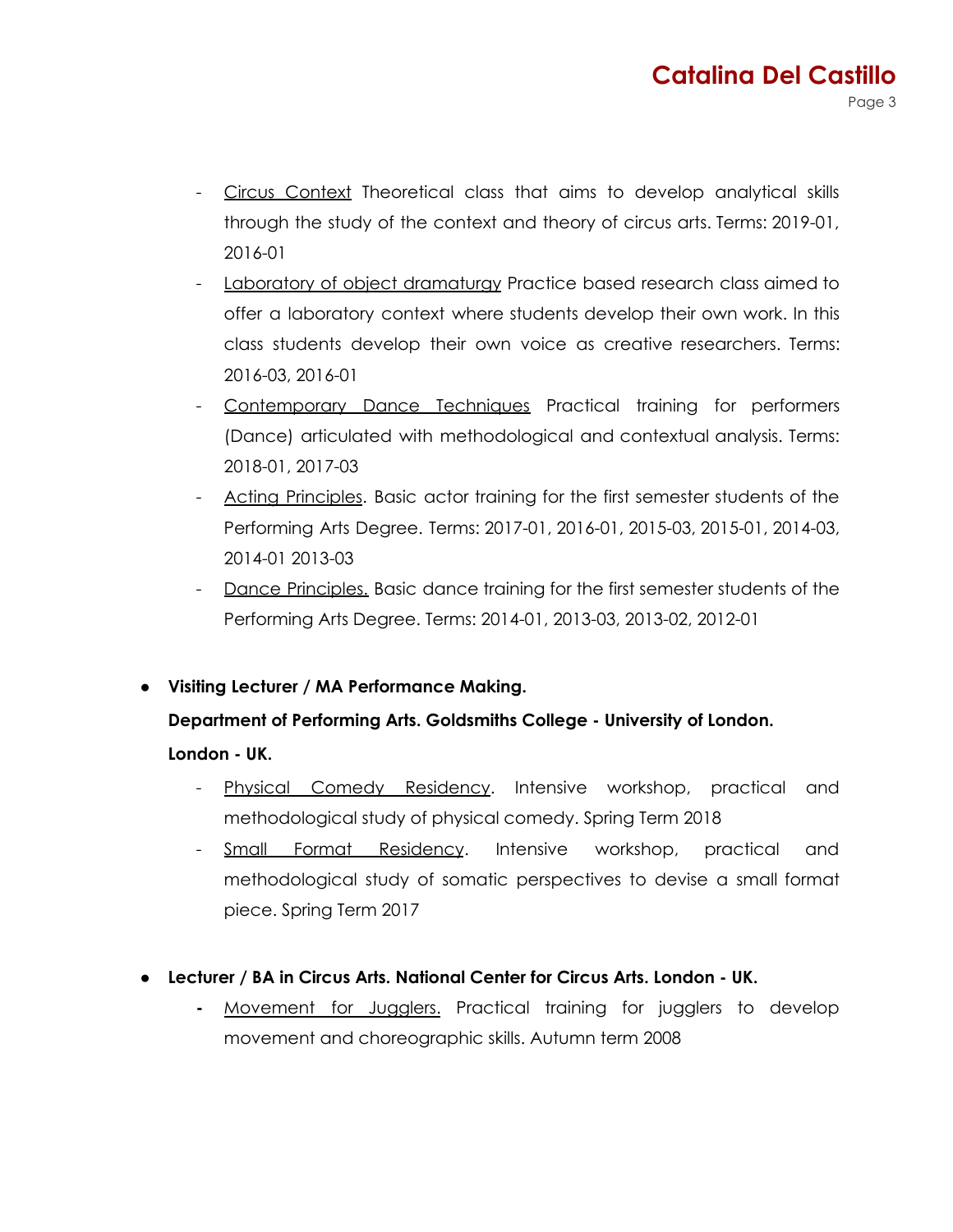- **Lecturer / Contemporary Dance Degree. ASAB Universidad Francisco José de Caldas. Bogotá - Colombia. 2006 - 2007**
	- Contemporary Dance Technique. Practical training in contemporary dance for third year students.

#### **Research / Professional Experience.**

**● La Comicidad y el Lenguaje del Soma / The Comic Performer and the Language of the Soma (Current). November 2020 – March 2022**

Practice Based and auto ethnographic research that aims to develop somatic methodologies in the training and creative processes of clowns.

Funded by the Research Office of the Pontifical Javeriana University.

Outcomes: Theater Piece, Academic Article and Course Design for the Performing Arts Degree at the Pontificia Javeriana University. (In process)

**● El creador: fuente, ejecutante y productor. Creación de Obras de Pequeño Formato / Source, performer and producer. The creative process in small format pieces. 2013 - 2014**

Practice Based and auto ethnographic research that explored the aesthetic, methodological and conceptual implications of being simultaneously in different roles of the performance process, in the context of small format creations.

Funded by the Research Office of the Pontifical Javeriana University.

Outcomes: Theater Piece, Academic Article and Course Design for the Performing Arts Degree at the Pontificia Javeriana University.

#### **Employment History**

**• La Gata Cirko – Contemporary Circus Company (Bogotá – Colombia)** 2008 - 2014

Performer, creative and producer.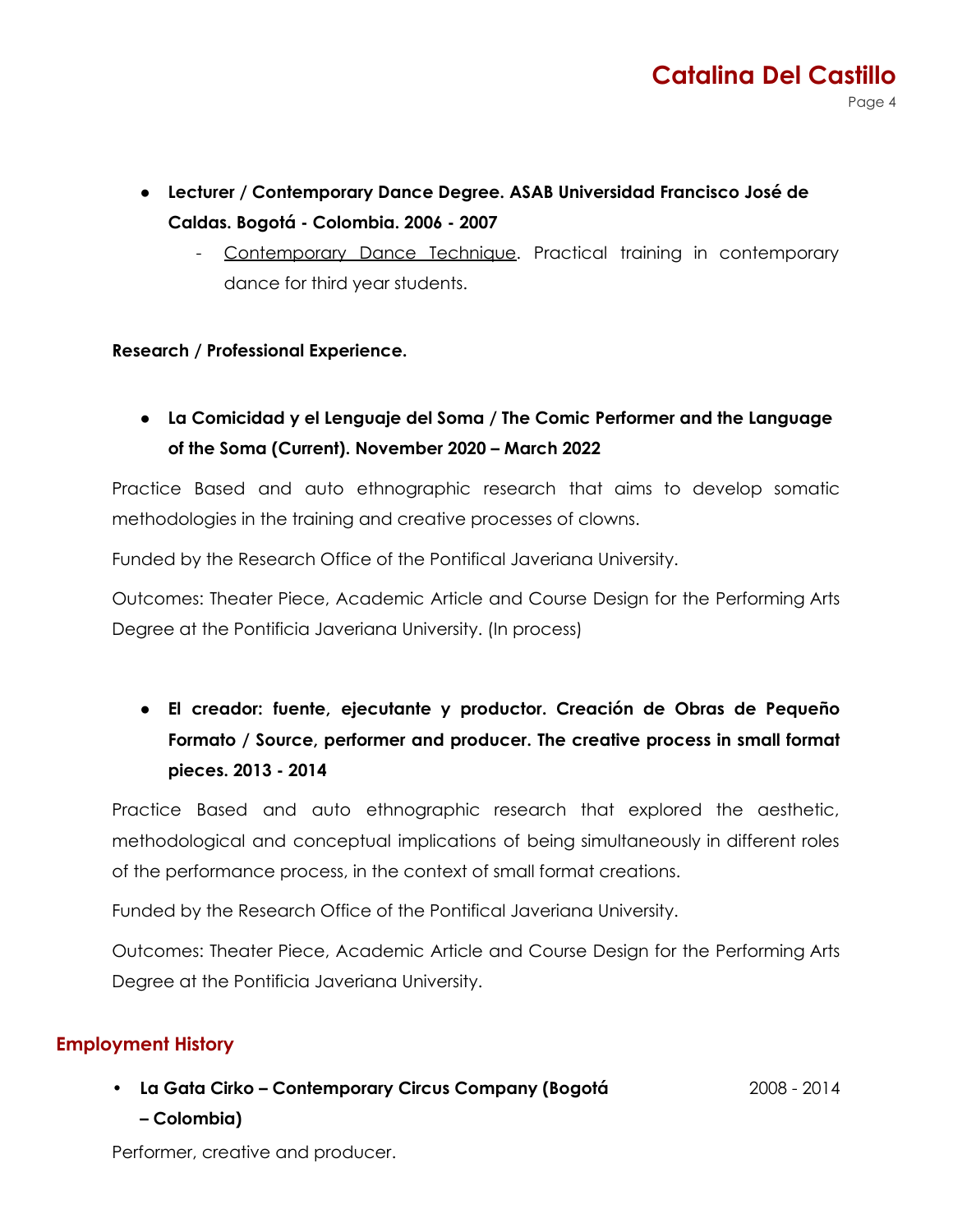Page 5

| Shows: "Trópico Destino", "Las Siete Vidas del Gato"        |               |  |
|-------------------------------------------------------------|---------------|--|
| Picnic Impro – Improvisation Company (Bogotá –<br>$\bullet$ | $2010 - 2014$ |  |
| Colombia).                                                  |               |  |
| Performer                                                   |               |  |
| Shows: "Director's Cut", "Theatresports"                    |               |  |
| Gandini Juggling (London – UK)<br>٠                         | 2007 - 2009   |  |
| Performer                                                   |               |  |

Shows: "The Sweet Life", "Gandini Nightclubs"

#### **Artistic and Academic Production**

#### **Performances: Curated**

#### **• El Pez en la Trama /** *The Fish in the Plot*

Artistic Director, Dramaturgy

Theater Play commissioned by La Maldita Vanidad Teatro, inspired in the literary work of Agatha Christie

Bogotá - Colombia 2021

#### **• Hermana República /** *Sister Republic*

Artistic Director, Dramaturgy and Performer

Grant for Creative Research, Pontificia Universidad Javeriana 2017-18

## *•* **Real Academia de las Buenas Maneras /** *The Royal Academy of Good Manners*

Artistic Director, Dramaturgy and Performer.

Product of the research project: "El Creador: Fuente, ejecutante y productor. Creación de obras de Pequeño Formato" / "*Source, performer and producer. The creative process of small format pieces."* 2015

**• Feroz, una tragedia clown /** *Ferocious, a clown tragedy*

Artistic Director, Dramaturgy and Performer.

Grant for Creative Research, Universidad Javeriana 2014.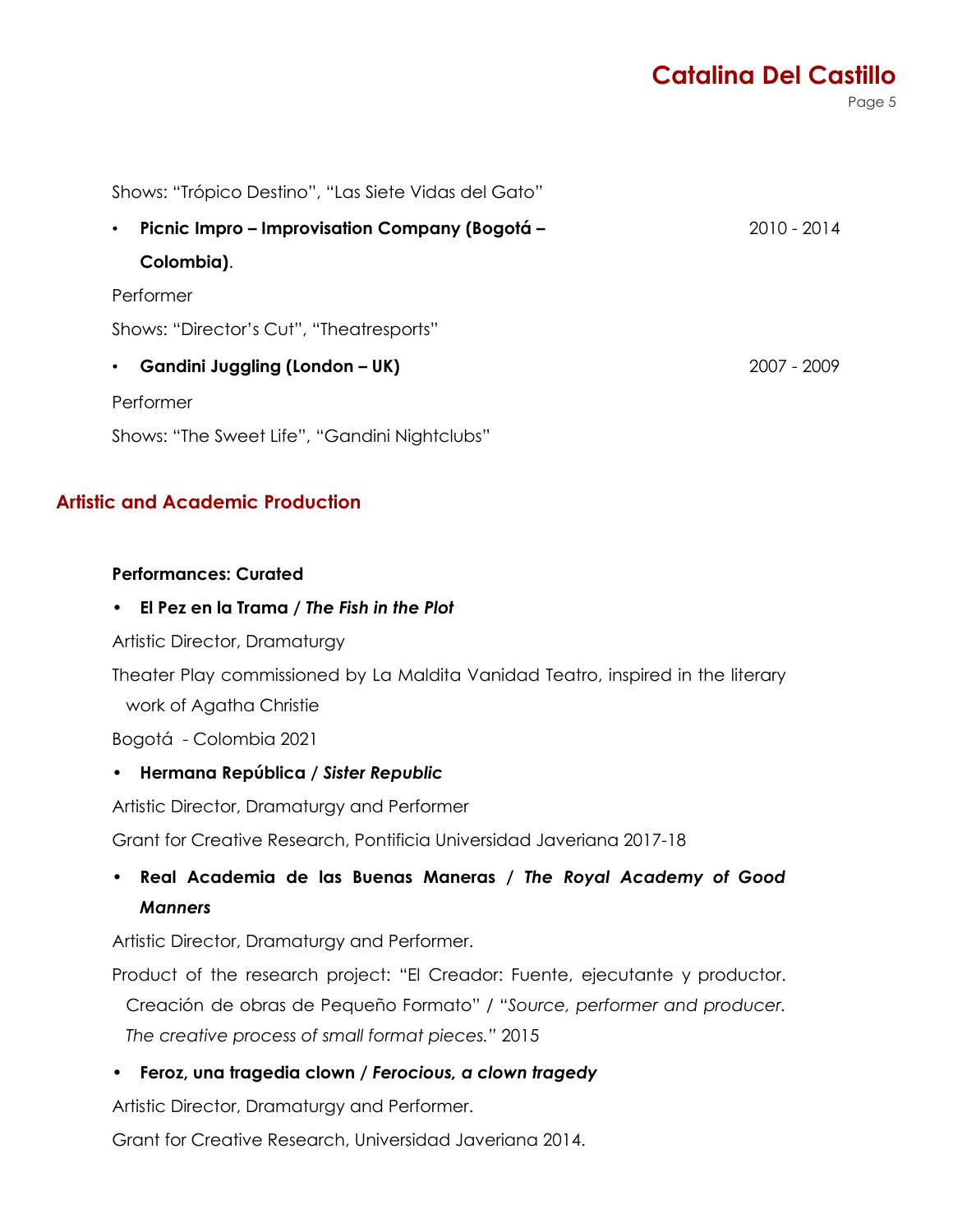Page 6

Dramaturgy Grant – Iberescena 2013.

### **Publications: Refereed**

• Del Castillo, C. (2016). Procesos de Creación Escénica de Pequeño Formato: Feroz, una tragedia clown. *Revista Colombiana de las Artes Escénicas Vol. 10* (January – December) pp. 142 – 150. [http://vip.ucaldas.edu.co/artescenicas/downloads/artesescenicas10\\_10.pd](http://vip.ucaldas.edu.co/artescenicas/downloads/artesescenicas10_10.pdf)

#### **Publications: Non-Refereed**

• Del Castillo, C. (2008) Downfall/ Review. *Kaskade. European Juggling Magazine. No. 90* (February)

ISSN 1432-9085

• Del Castillo, C. (2206) El Cuerpo Creador. *Revista Movimiento (Danza Escénica) No. 5*, (February)

#### **Grants**

#### **Internal**

- Project: La comicidad y el lenguaje del Soma / Researchers: Catalina Del Castillo (Lead) and Jorge Mario Escobar / Funding Source: Research Office - Pontificia Universidad Javeriana (Creative Research Grant) / 2020
- Project: Hermana República / Researchers: Catalina Del Castillo (Lead), Catherine Busk, Isabel Story / Funding Source: Research Office - Pontificia Universidad Javeriana (Creative Research Grant) / 2017
- Project: Feroz, una tragedia clown / Researchers: Catalina Del Castillo (Lead) and Elena Sterenberg / Funding Source: Research Office - Pontificia Universidad Javeriana (Creative Research Grant) / 2013
- Project: Source, performer and producer. The creative process of small format pieces / Researchers: Catalina Del Castillo (Lead), Santiago Botero and Elena Sterenberg / Funding Source: Department of Performing Arts - Pontificia Universidad Javeriana (Creative Research Grant) / 2013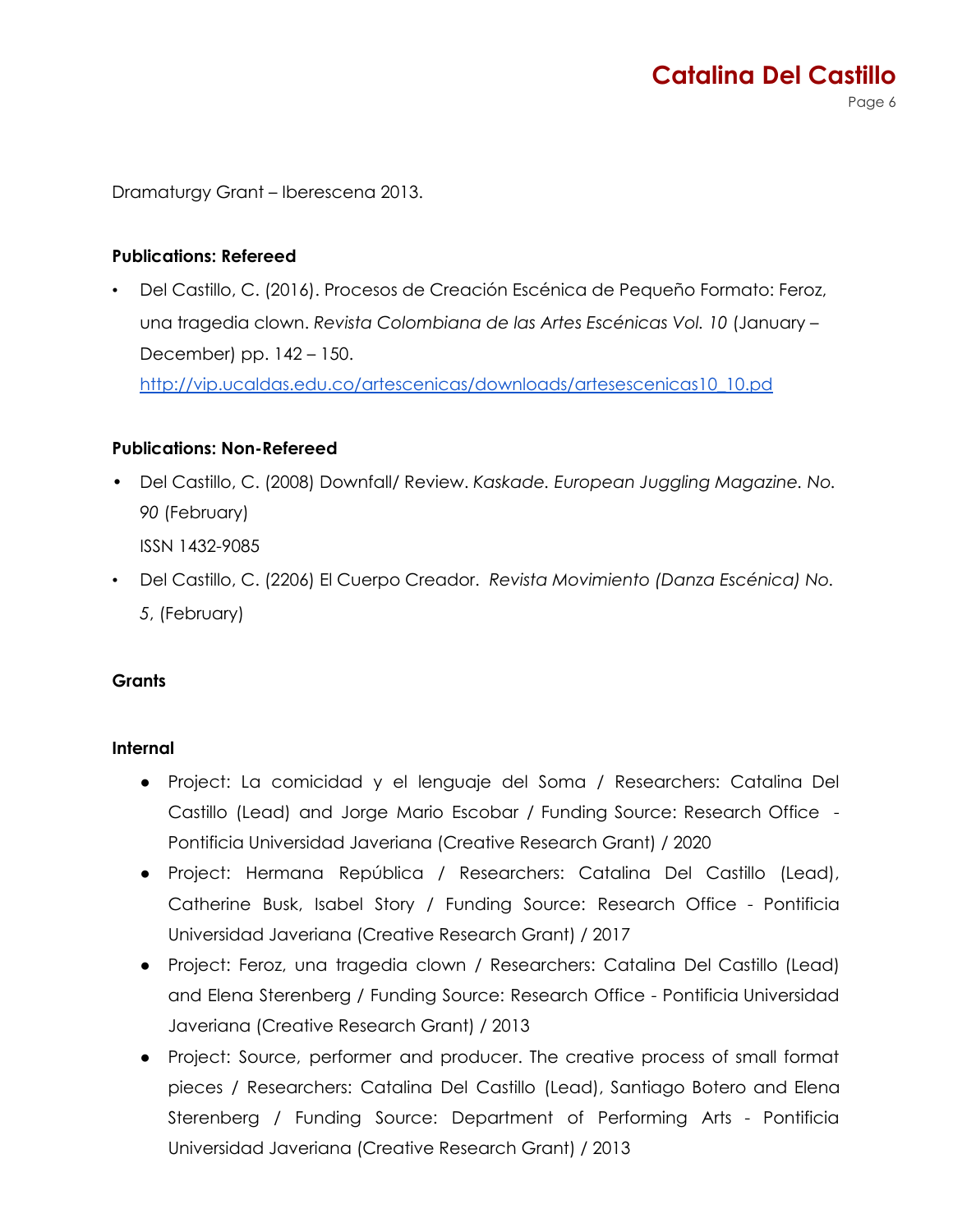#### **External**

- Project: Carmen Buffa Tour (Circus Convention Uruguay) / Arstist: Catalina Del Castillo / Funding Source: Ministry of Culture (Travel Grant) / 2014
- Project: Carmen Buffa Tour (Edinburgh Festival Fringe) / Arstist: Catalina Del Castillo / Funding Source: Ministry of Culture (Travel Grant) / 2013
- Project: Feroz Dramaturgy / Researcher: Catalina Del Castillo / Funding Source: Iberescena (Artistic Residency Grant) / 2013
- Project: Trópico Destino Circus Show / Artistic Directors and Executive Producers: Catalina Del Castillo in alliance with La Gata Cirko (Creative Production Grant) / Funding Source: Instituto Distrital de las Artes de Bogotá / 2012

#### **Student Supervision (Undergraduate)**

- Performing Arts Degree Portfolio Supervisor. Pontificia Universidad Javeriana. 2018 - Current.
- BA Music Thesis: Mejía, M. (2015) Ruido Rosa, Identidad vocal y artística. Pontificia Universidad Javeriana. Bogotá - Colombia
- BA Communication Studies Thesis: Parrado, S (2014) Creación, producción y ejecución de Setto Parrat: una construcción. Pontificia Universidad Javeriana. Bogotá - Colombia,

#### **University and Community Involvement / Administrative Activity**

- Research and Creative Group in Performing Arts. COLCIENCIAS COL0176975. (Group Leader). 2019 - Current
- Research Coordinator. Department of Performing Arts. 2019 Current
- Department Committee Member. Department of Performing Arts, Pontificia Universidad Javeriana. 2012 - Current.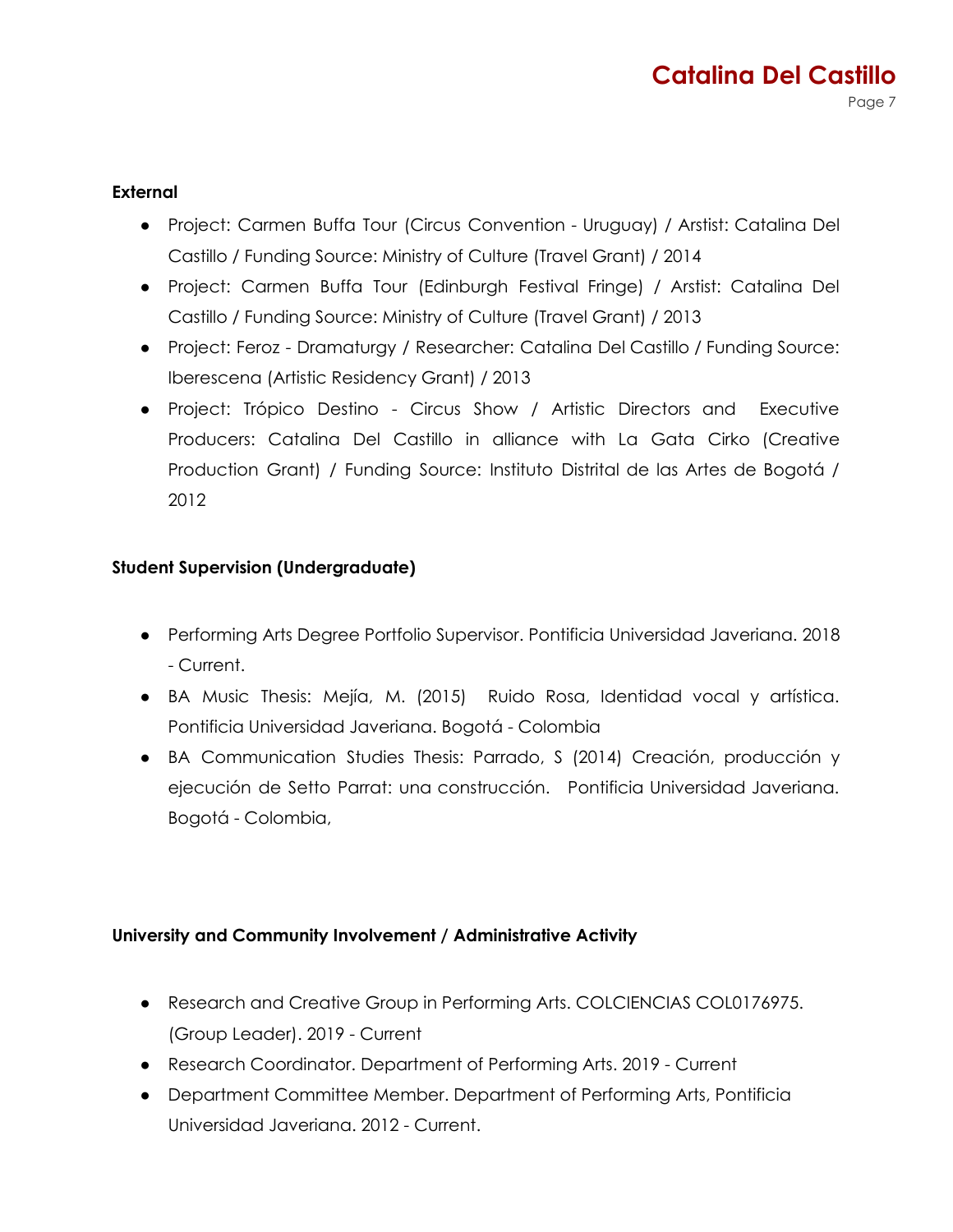- Ethics and Research Committee Member. Arts Faculty, Pontificia Universidad Javeriana. 2019 - Current.
- Somatics and Physical Theatre Module Diploma in Somatic Education in the Arts. Continuing Education. Pontificia Universidad Javeriana. 2017, 2018, 2019. (Teacher)

### **Other scholarly and artistic activities**

**● Written And Performed Shows** Hermana República 2015 Feroz Royal Academy Of Good Manners República Caribeña Independiente De Santa Candela Tropico Destino Las Siete Vidas Del Gato, White Canvas Comic Threesome In Jew York Carmen Buffa The Parade Of Mysteries And Illusions, Fantastic Cat What It Takes To Get From A To B, Pigeon Suite Lugar Comun Plastico Uno 2002 Quantum

## **Participation in Performing Arts Festivals**

Festival Ni con el Pétalo de una Rosa (Colombia), Festival de Mujeres en Escena por la Paz (Colombia), Glastonbury Festival (UK), Festival Iberoamericano de Teatro de Bogotá (Colombia), Toronto Festival of Clowns (Canada), Edinburgh Festival Fringe (UK), Dubai Street Festival (UAE), Convención Uruguaya de Circo (Uruguay), Encuentro Internacional de Improvisación Teatral (Colombia), Ciclos de lo Insólito (Colombia), Lovebox Festival (UK), Convención Mexicana de Circo (Mexico), Colombiage Festival (UK), Surge! Festival (UK), Convención Latina de Circo (Colombia), Festival Montevideo